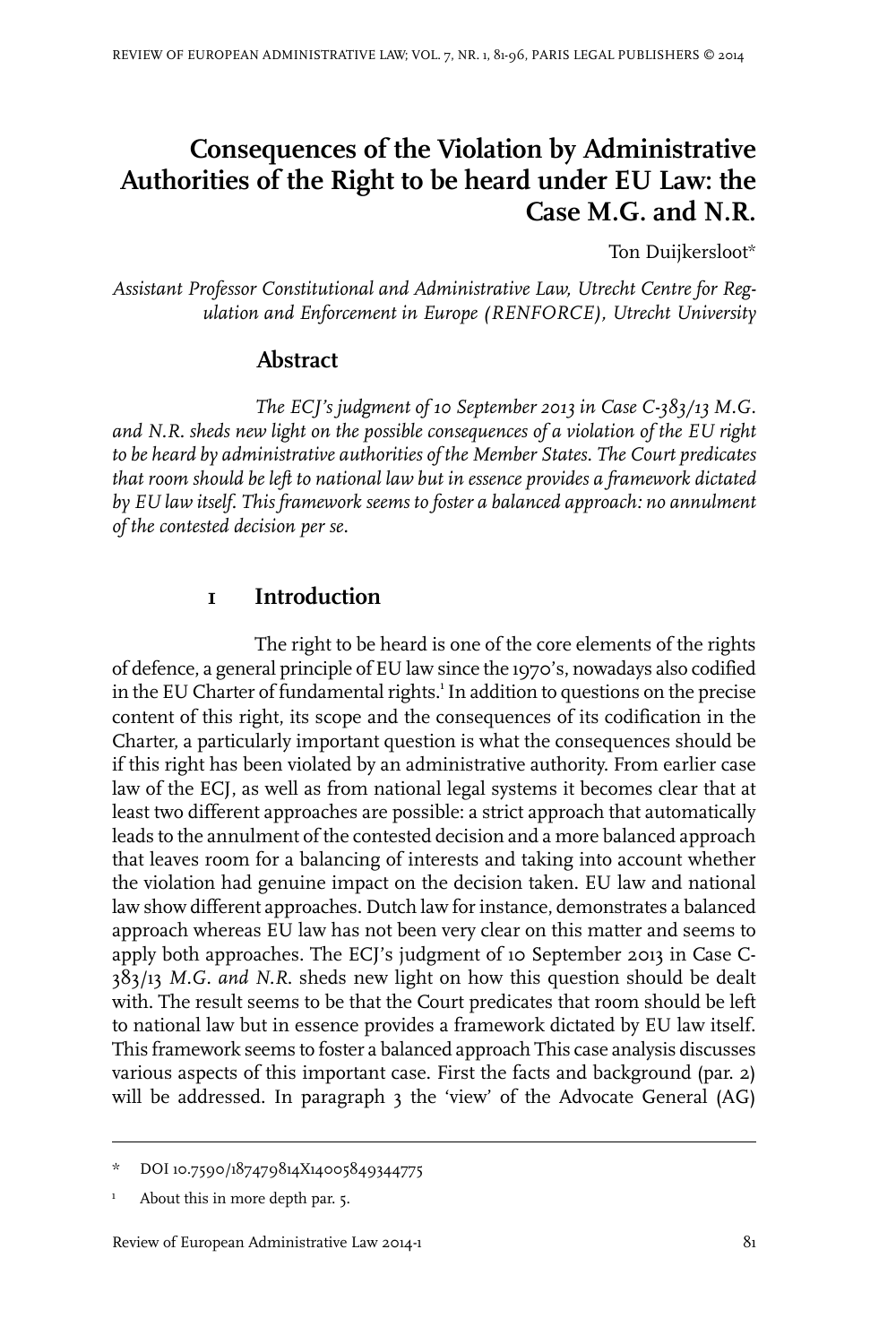Wathelet will be dealt with. This 'view' – not an opinion because in the *M.G. and N.R.* case the urgent procedure (PPU) was applied on request of the referring Dutch court, the Raad van State (see about this PPU in more depth par. 2) – is worth noting because the AG answers the question of the consequences of a violation of the right to be heard in a radically different manner from the ECJ itself (see par. 4). Finally paragraph 5 comments on the most important aspects of *M.G. and N.R*. primarily from a perspective of European administrative law. 2

## **2 Facts and Background**

#### 2.1 Proceedings before the National Court

On 24 October and 11 November 2012 the Netherlands authorities placed Mr M.G. and Mr N.R. in detention in the context of a procedure for removing them from the Netherlands. By separate extension decisions of 19 and 29 April 2013, the duration of the detention imposed on them was extended by a maximum of 12 months, on the ground, inter alia, of a lack of cooperation on the part of the foreign nationals in the removal procedure. Mr G. and Mr R. each brought court proceedings challenging the decision to extend their respective detention. By judgments of 22 and 24 May 2013, the Rechtbank Den Haag (The Hague District Court), court of first instance, found that the rights of the defence had been infringed, but rejected the claimants' actions on the ground that the infringement in question did not give rise to annulment of the extension decisions. M.G. and N.R. lodged appeals against those judgments before the Raad van State. According to the Raad van State, the circumstances of the dispute come within the scope of Directive 2008/115, the so-called Return Directive. Subsequently, the Raad van State considers that it is not disputed that the rights of the defence were infringed, since M.G. and N.R. were not properly heard under the conditions provided for by national law before the adoption of the extension decisions. The Raad van State stated that, under Netherlands law, the courts determine the legal consequences of such an infringement, taking into account the interests served by the extension of detention and that they are therefore not required to annul an extension decision adopted without the party concerned being heard beforehand if the interest served by keeping the party concerned in detention is considered to be a priority. The Raad van State was uncertain however, of whether such case-law is in accordance with European Union law. It also stated that, under Netherlands law, if a national court holds

This case has been commented on, in Dutch law, sometimes primarily from refugee law point of view, sometimes taking aspects of European administrative law into account, in various case notes in Dutch law. Cf. Reneman, *AB* 2013/404, Mok, *NJ* 2014/3 and Boeles, EHCR 2013/230. 2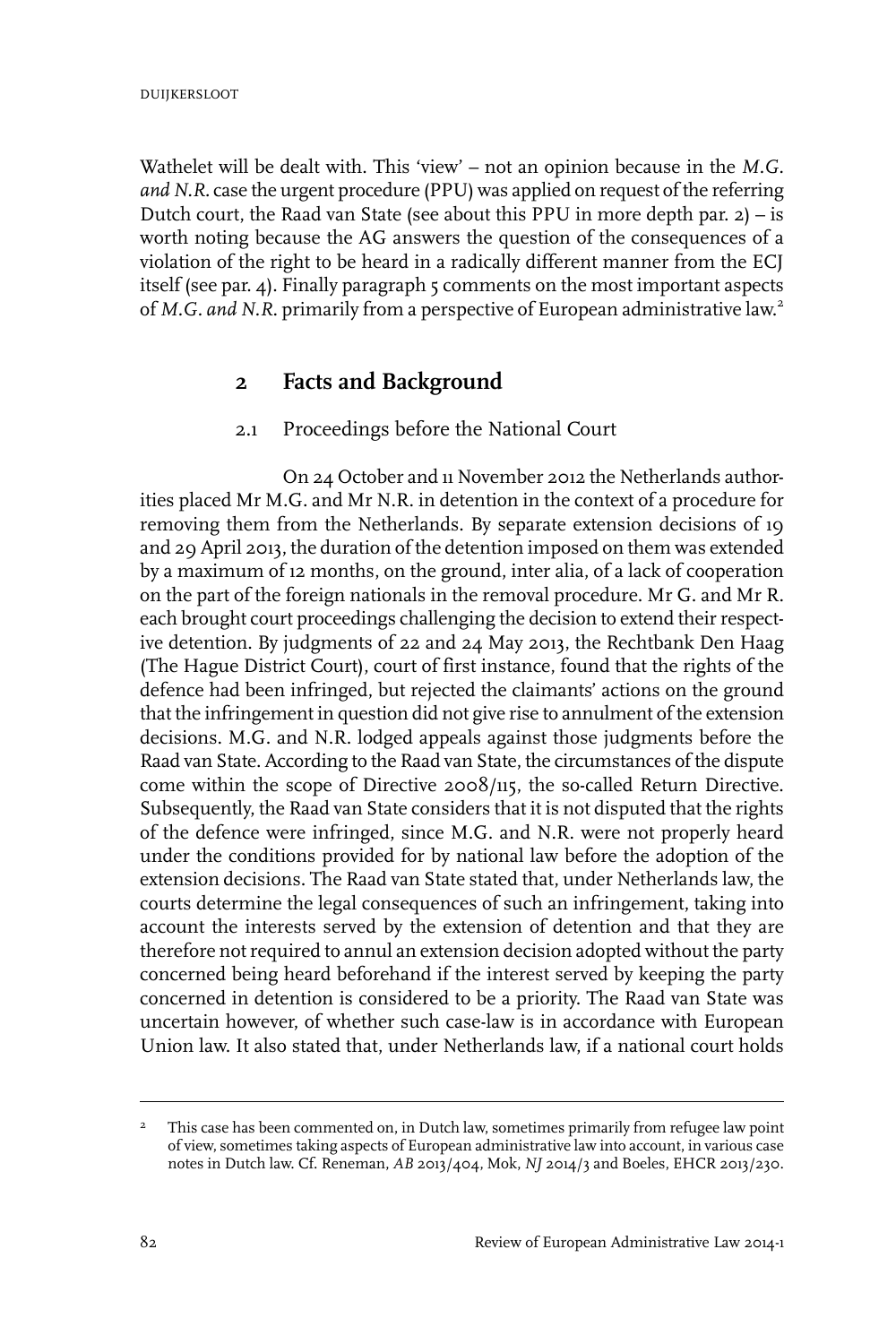that a detention decision must be annulled, the competent authorities cannot adopt a new decision and that the party concerned must be immediately released.

Because of this the Raad van State decided to stay proceedings and to refer questions to the Court of Justice for a preliminary ruling.<sup>3</sup> Those questions were the following:

'(1) Does infringement by the national administrative authority of the general principle of respect for the rights of the defence, which is also given expression in Article 41(2) of [the Charter], in the course of the preparation of an extension decision within the terms of Article 15(6) of Directive 2008/115, automatically and in all cases mean that the detention must be lifted?

(2) Does that general principle of respect for the rights of the defence leave scope for a weighing up of interests in which, in addition to the seriousness of the infringement of that principle and the interests of the foreign national adversely affected thereby, the interests of the Member State served by the extension of the detention measure are also taken into account?'

#### 2.2 The Urgent Procedure (PPU)

The Raad van State asked the ECJ to apply the urgent procedure (PPU) pursuant to Article 23a of the Statute of the Court of Justice and Article 107 of the Rules of Procedure, because the claimants in the main proceedings were deprived of their liberty and the resolution of the main proceedings might result in that deprivation of liberty being immediately brought to an end. The ECJ agreed to this request. The PPU, which came into force on 1 March 2008, enables the ECJ to deal with the most sensitive issues relating to the area of freedom, security and justice (police and judicial cooperation in civil and criminal matters, as well as policies on border checks, visas, asylum and immigration) far more quickly (in two to three months).<sup>4</sup> It should be distinguished from the expedited procedure which had already been introduced in July 2000.<sup>5</sup> This expedited procedure is only intended to be applied infrequently in certain narrowly defined circumstances.It has the same procedural stages as the normal preliminary ruling procedure and the increased speed is achieved primarily by giving absolute priority to the case at hand at all stages. This has an impact on the speed with which all other pending cases are treated.<sup>6</sup>PPU cases are referred to a designated chamber of five judges and the written procedure – limited to

ABRvS 5 juli 2013, 201304861/1/T1/V3 and 201305033/1/T1/V3, *JV* 2013/292, *NJB* 2013/1700. <sup>3</sup>

The abbreviation PPU finds its origin from the French name of the urgent procedure, le 4 procédure préjudicielle d'urgence.

Art. 23a Statute of the Court of Justice of the European Union and art. 105 Rules of Procedure. <sup>5</sup>

See M. Broberg & N. Fenger, *Preliminary References to the European Court of Justice*, Oxford: Ox-6 ford University Press 2014, p. 399.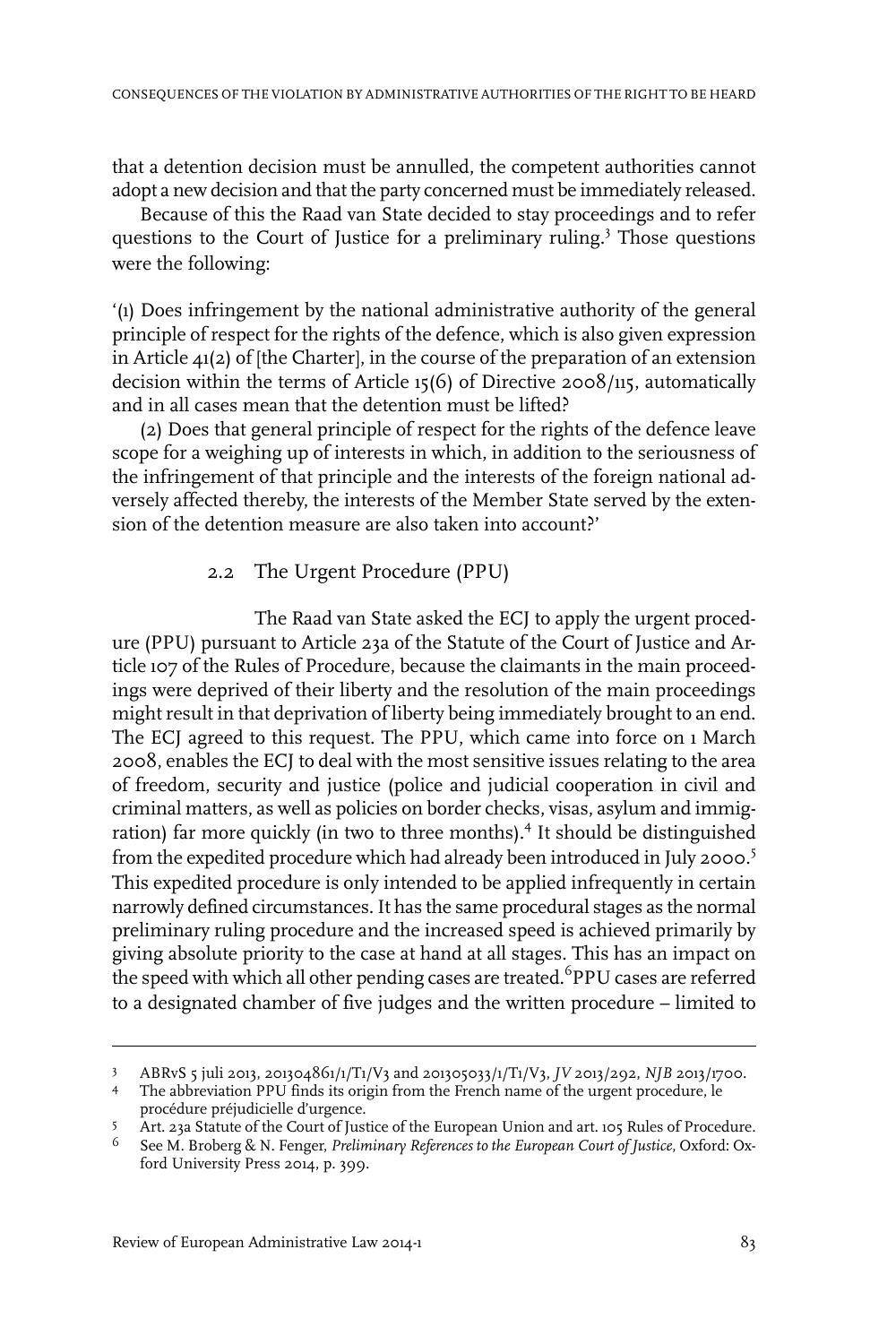the parties to the main proceedings, the Member State from which the reference is made and the European Commission, as well as other EU institutions whose measure may be at issue in the reference – is, in practice, essentially conducted electronically. It entails, just as the expedited procedure, a more limited role for the AG. According to Article 23a Statute it can be decided that the case will be dealt with by the ECJ without an Opinion of the AG. The role of the AG has been limited in such a way that he only has to be heard. This can be done orally, but in practice AG's are inclined to put their thoughts on paper. Those so called 'views' are published on the curia website.

## **3 The View of the Advocate General**

3.1 Principle Line of Reasoning: Annulment of the Decision and Release of the Refugees according to Article 15(2) of the Return Directive (Strict Approach)

The view of AG Wathelet is worth noting and commenting on because the AG takes a different route and answers the questions referred by the Raad van State in a different way to that of the ECJ. His view is, in essence, that a violation of the right to be heard in a case like this is so fundamental that the only consequence can be annulment of the decision and in this case the lifting of the detention in conformity with art 15 of the Return Directive. In other words, he favours a strict approach. He does not accept the argument put forward by the Dutch Government that, because the Return Directive does not contain any provision setting out the legal consequences which a national court must attach to an infringement of the principle of the rights of the defence in the preparation of a measure extending detention within the terms of Article 15(6) of that directive, the legal consequences of a failure to respect the principle of the rights of the defence are governed by national law.

The Dutch government's argument was based on the *Sopropé* judgment. According to the Dutch government, from *Sopropé* it had become clear that, in the absence of rules laid down by EU law, it is for the national court to determine the legal consequences to be attached to an infringement of the principle of the rights of the defence in accordance with the principles of equivalence and effectiveness, that have been developed following the well known *Rewe* case.<sup>7</sup>

Case 33/76 *Rewe*, ECR 1976, 1989 and Case 45/76 *Comet*, ECR 1976, 2043. Cf. Rob <sup>7</sup> Widdershoven, 'European Administrative Law', in: Rene Seerden (ed.), *Administrative Law of the European Union, its Member States and the United States*,Intersentia 2012, p, 249-250 and Rob Widdershoven & Sacha Prechal, 'Redefining the Relationship between "Rewe-effectiveness" and Effective Judicial Protection' [2011-2] *REALaw*, p. 31-50.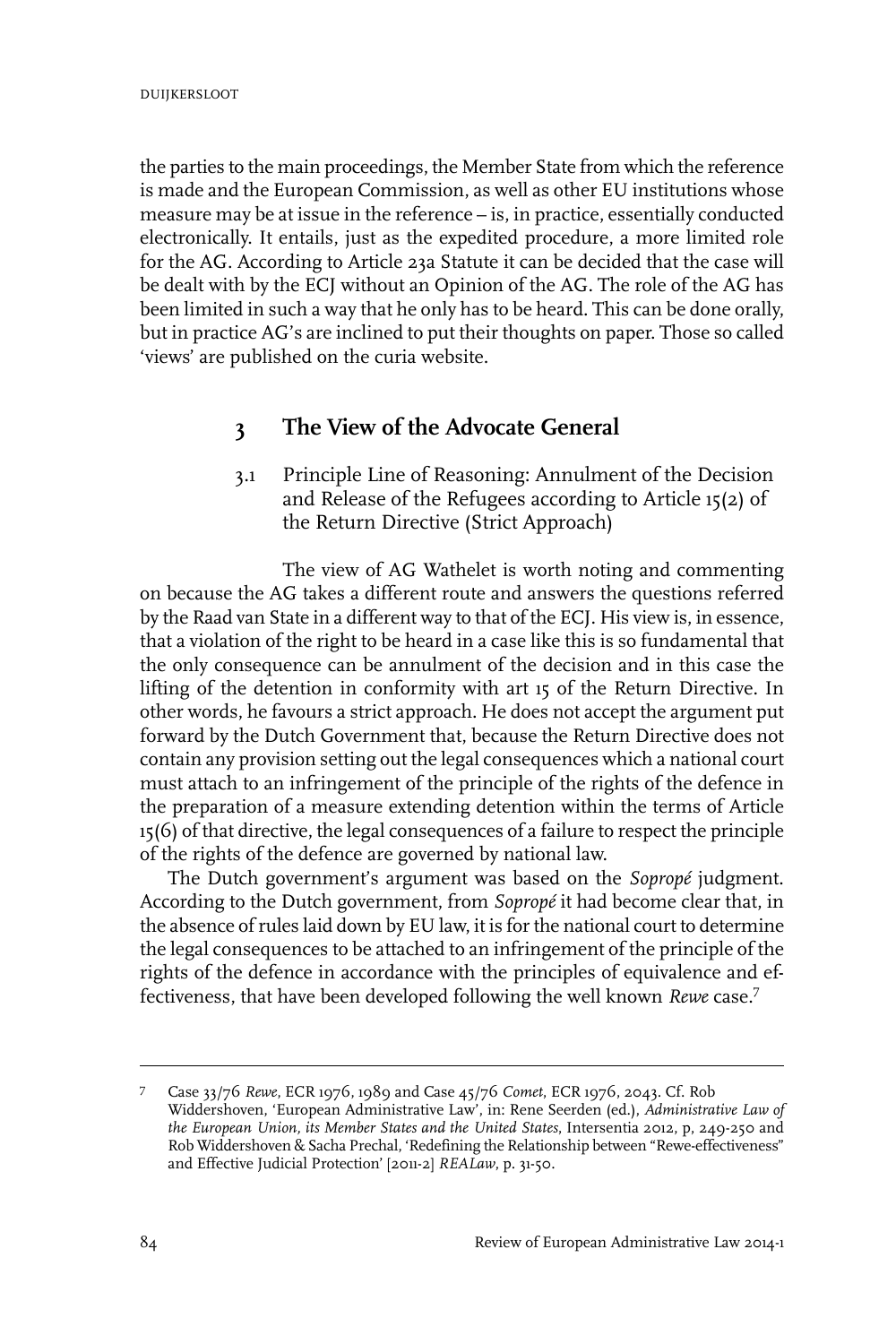As mentioned before, the AG does not accept that argument. He also refers to *Sopropé* and argues that from this case it is absolutely clear that the principle of procedural autonomy applies only where EU law does not lay down the rules for implementing legislation, those rules being governed, as a consequence, by the internal legal order of the Member States. According to the AG, in the case at hand EU law does lay down those rules. Article 15(2) of the Return Directive lays down the legal consequences that have to be followed by a national court which stems from an infringement of the right to be heard where it expressly provides that 'the third-country national concerned shall be released immediately if the detention is not lawful'. In the AG's view this mandatory provision gives Member States no discretion and reflects the express intention of the EU legislature to ensure that no third-country national staying illegally may be deprived of his liberty without that right being respected.

The Commission had put forward the argument that Article 15(2) of the Return Directive does not determine the legal consequences that follow from an infringement of the right to be heard when a measure extending detention is adopted because Article 15(2) only concerns the substantive requirements to be met in order for detention or extension to be ordered and not the decision leading thereto. The AG does not share this interpretation because the distinction between the lawfulness of the detention and the lawfulness of the decision ordering the detention is, in his view, inconceivable: he fails to see how detention can still be lawful when the decision ordering detention is not.

This leads the AG to the following conclusion; the Court should answer the question referred to the effect that infringement by the national administrative authority of the general principle of respect for the rights of the defence (in the present case, of the right to be heard, as provided for in Article 41(2)(a) of the Charter) in the course of the preparation of a measure extending detention within the terms of Article 15(6) of the Return Directive, means that the measure must be annulled and that the person concerned must be released immediately in accordance with Article 15(2) of the Return Directive.

#### 3.2 Subsidiary Line of Reasoning: Alternative Solutions

Probably because this strict approach cannot be derived, at least not with any certainty, from earlier case law of the ECJ (see par. 5) the AG considers a few alternative solutions. The first is a weighing of interests, as proposed by the Raad van State. The AG does not discuss this solution further, considering that the observations made by the Judge-Rapporteur at the hearing have shown that this is a puzzling concept, particularly so far as the factors or interests that should be compared are concerned, a point on which no clarification was given at the hearing. In my view, this argument is not completely convincing because in the second question put forward by the Raad van State those factors had been, at least in part, already incorporated.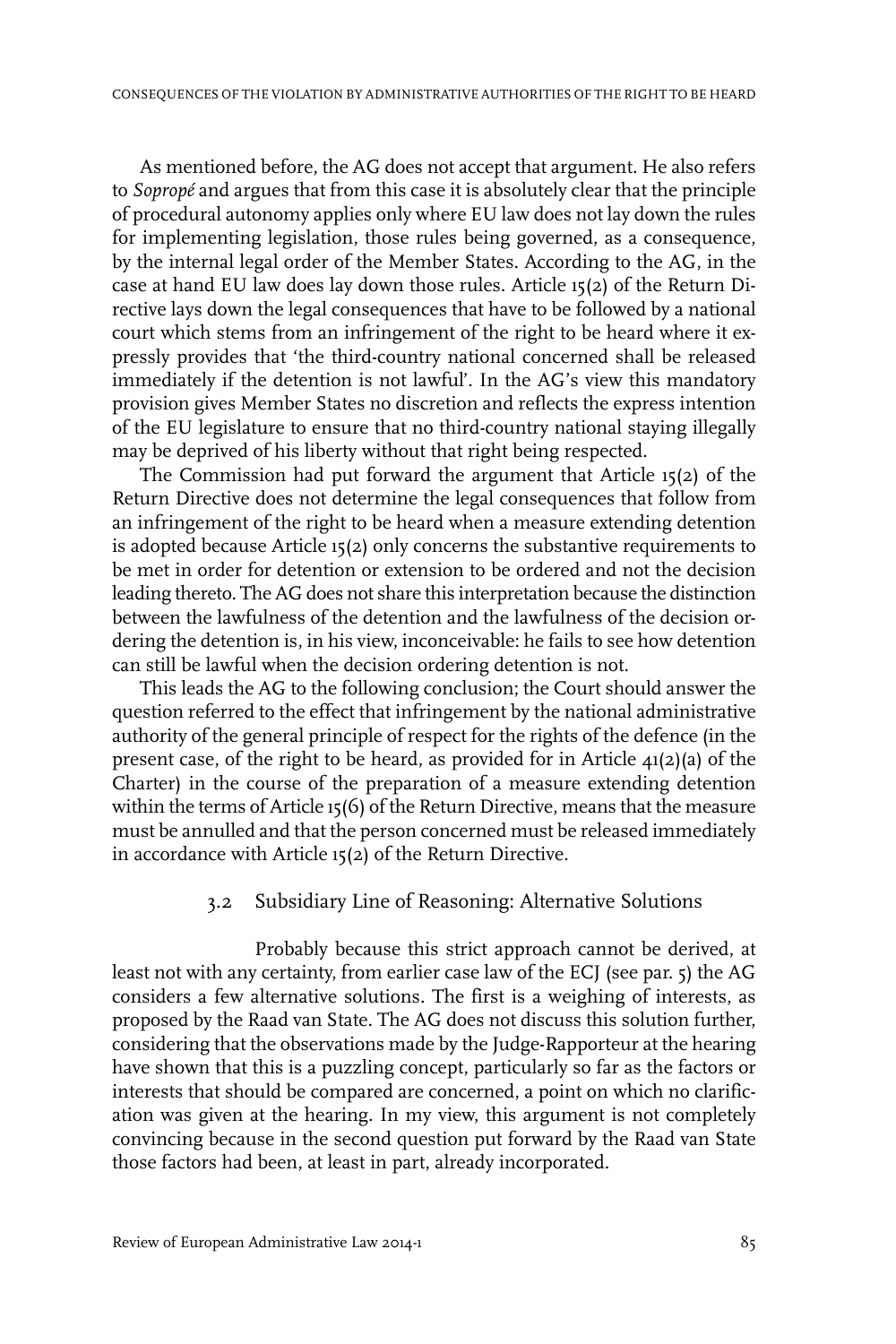The second alternative put forward by the AG is that the right to be heard is not absolute and that restrictions can be justified in cases of great urgency and where compelling reasons so require. Although this aspect fundamentally deals with the question of whether there is a violation of the right to be heard as such, there is a connection with the consequences of not respecting this right: if there were compelling reasons not to hear the defence at the time the contested measure was adopted, this might justify a modification of the consequences of that infringement. According to the AG, those exceptional circumstances of serious, extreme urgency, that might justify the infringement of the right to be heard, are absent in the case of *M.G. and N.R*. He makes a comparison with the well known *Kadi I*-case and the Case *France v. People's Mojahedin Organization of Iran* that both concerned asset-freezing measures.<sup>8</sup> He also brings in the *Dokter* case that concerned measures to combat foot-and-mouth disease.<sup>9</sup> First, the 'extreme' measure at stake in *M.G. and N.R.,* extending detention by 12 months, is incomparable with the measures at stake in *Kadi I, France v. People's Mojahedin Organization of Iran* and *Dokter* and second, the reasons for justifying an infringement of the right to be heard were much more substantial and serious in those three cases, the global threat of terrorism and the risk to public health, and therefore were of greater urgency.

The third and final alternative put forward was the possibility of the annulment of the contested decisions and the adoption at the same time of new and lawful decisions, or the adoption of lawful new administrative decisions before the annulment of the contested decisions. According to the AG this alternative does not have value in the case at hand: under Dutch law the Dutch Staatssecretaris does not have that power, either in relation to the detention decision or in relation to the decision to extend detention.

## **4 The ECJ Ruling**

The ECJ's judgment deviates in almost all aspects from the view of AG Wathelet. To start with, the ECJ considers that the consequences of violation of the right to be heard are not regulated in the Return Directive:

'Although the drafters of Directive 2008/115 intended to provide a detailed framework for the safeguards granted to the third-party nationals concerned as regards both the removal decision and the detention decision, they did not, however, specify whether, and under what conditions, observance of the right

Joined Cases C-402/05P and C-415/05P *Kadi I*, ECR 2008, 6351 and Case C-27/09P *France v. People's Mojahedin Organization of Iran*, ECR 2011, 13427. 8

Case C-28/05 *Dokter and Others*, ECR 2006, 5431. <sup>9</sup>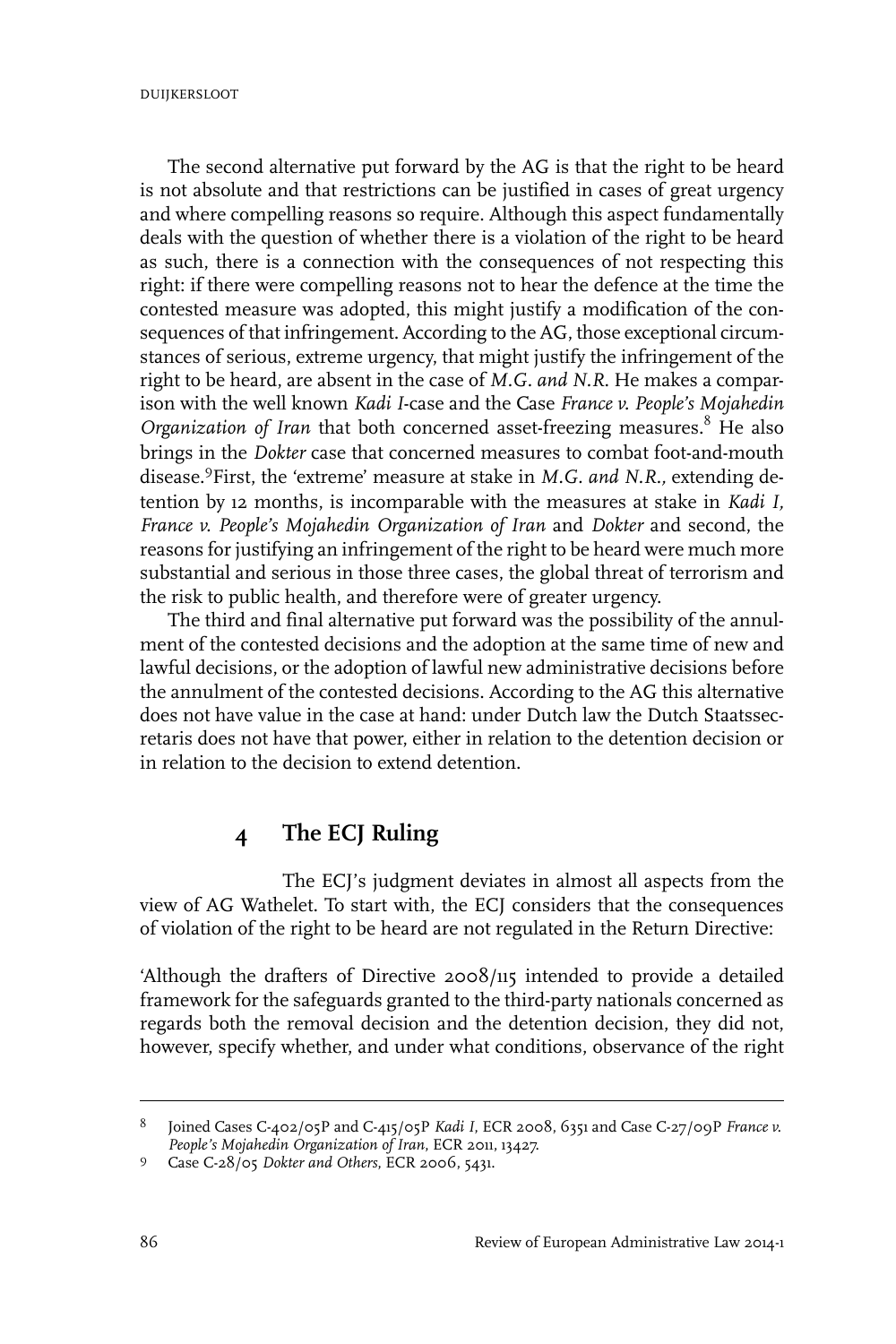to be heard of those third-country nationals was to be ensured, nor did they specify the consequences of an infringement of that right, apart from the general requirement for release if the detention is not lawful'.<sup>10</sup>

This leads the ECJ to conclude that, where neither the conditions under which observance of the third-country nationals' right to be heard is to be ensured, nor the consequences of the infringement of that right, are laid down by European Union law, those conditions and consequences are governed by national law, within the well known limits developed in the *Rewe* case law. Those limits are that the national rules adopted to that effect are the same as those to which individuals in comparable situations under national law are subject (the principle of equivalence) and that they do not make it impossible in practice or excessively difficult to exercise the rights of defence conferred by the European Union legal order (the principle of effectiveness). $<sup>n</sup>$ </sup>

The ECJ then specifies the principle of effectiveness in relation to the present case:

'None the less while the Member States may allow the exercise of the rights of defence of third country nationals under the same rules as those governing internal situations (i.e. the principle of equivalence, T.D.), those rules must comply with European Union law and, in particular, must not undermine the effectiveness of Directive 2008/115.'<sup>12</sup>

In this regard the ECJ underlines the fact that the Member States must therefore take account of the case-law concerning observance of the rights of the defence in conjunction with the scheme of Directive 2008/115 when, in the exercise of their procedural autonomy, they determine the conditions under which observance of the right to be heard of third country nationals staying illegally is to be ensured and act upon an infringement of that right.

Taking those conditions into account the ECJ then answers the questions put forward by the Raad van State. First, the ECJ puts forward an interesting and possibly surprising general consideration about what EU law stipulates as far as the consequences of the violation of the right to be heard are concerned:

'(...) it must be noted that, according to European Union law, an infringement of the rights of the defence, in particular the right to be heard, results in annul-

<sup>&</sup>lt;sup>10</sup> Point 31.

<sup>&</sup>lt;sup>11</sup> Point 35, referring to earlier case law, *inter alia*, Case C-349/07 *Sopropé*, ECR 2008, 10369 and Case C-452/09 *Iaia and Others*, ECR 2011, 4043.

<sup>&</sup>lt;sup>12</sup> Point 36.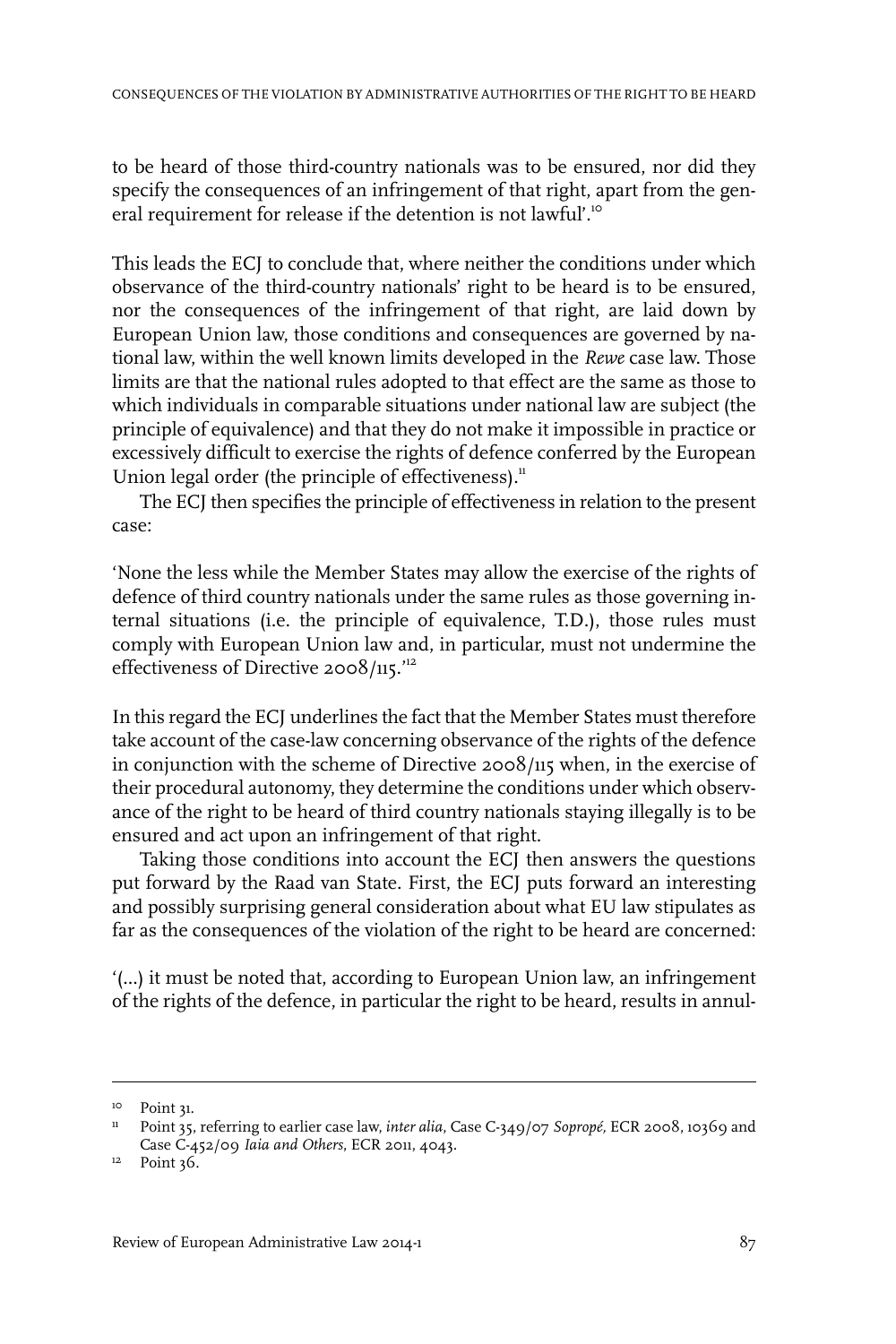ment only if, had it not been for such an irregularity, the outcome of the procedure might have been different.'<sup>13</sup>

The ECJ stresses that not every irregularity in the exercise of the rights of the defence in an administrative procedure extending the detention of a thirdcountry national with a view to his removal will constitute an infringement of those rights. As a result, not every breach of the right to be heard will necessarily render the decision taken 'unlawful' in the sense of Article 15(2) of the Return Directive. Therefore, not every breach of the right to be heard will automatically require the release of the third-country national concerned.

The ECJ substantiates this conclusion by making a connection (again) to the effectiveness of the Return Directive. It underlines that the effectiveness of that directive might be undermined if a national court should be required to rule that every infringement of the right to be heard would automatically bring about the annulment of the decision extending the detention and the lifting of that measure, even though such a procedural irregularity might actually have had no impact on that extension decision and the detention is in accordance with the substantive conditions laid down in the Return Directive, more specifically Article 15 thereof. It puts forward two aspects concerning the effectiveness of this directive that are at stake here. First, the Return Directive is intended to establish an effective removal and repatriation policy, based on common standards, for persons to be returned in a humane manner and with full respect for their fundamental rights and dignity. The use of coercive measures should thus be subject not only to the principle of proportionality, but also to the principle of effectiveness, with regard to the means used and objectives pursued.<sup>15</sup> Second, the removal of any third country national staying illegally is a matter of priority for the Member States, in accordance with the scheme of the Return Directive.<sup>16</sup> Therefore, answering the question of when a violation of the right to be heard should indeed result in rendering the decision unlawful and in the release of the person in detention, the ECJ concludes that:

'The national court's review of an alleged infringement of the right to be heard during an administrative procedure adopting a decision to extend a detention measure, as provided for in Article 15(6) of Directive 2008/115, must therefore consist in ascertaining, in the light of all of the factual and legal circumstances of each case, whether the infringement at issue actually deprived the party rely-

Point 38. Referring to Case C-301/87 *France v. Commission*, ECR 1990, 307, Case C-288/96 13 *Germany v. Commission*, ECR 2000, 8237, Case C-141/08 *Foshan Shunde Yongjian Housewares & Hardware v. Council*, ECR 2009, 9147 and Case C-96/11 *P Storck v. OHIM*, nyp.

<sup>&</sup>lt;sup>14</sup> Referring to recital 2 in the preamble to the Return Directive.

<sup>&</sup>lt;sup>15</sup> Referring to recital 13 in the preamble to the Return Directive.

<sup>&</sup>lt;sup>16</sup> Referring to Case C-329/11 *Achughbabian*, ECR 2011, 12695.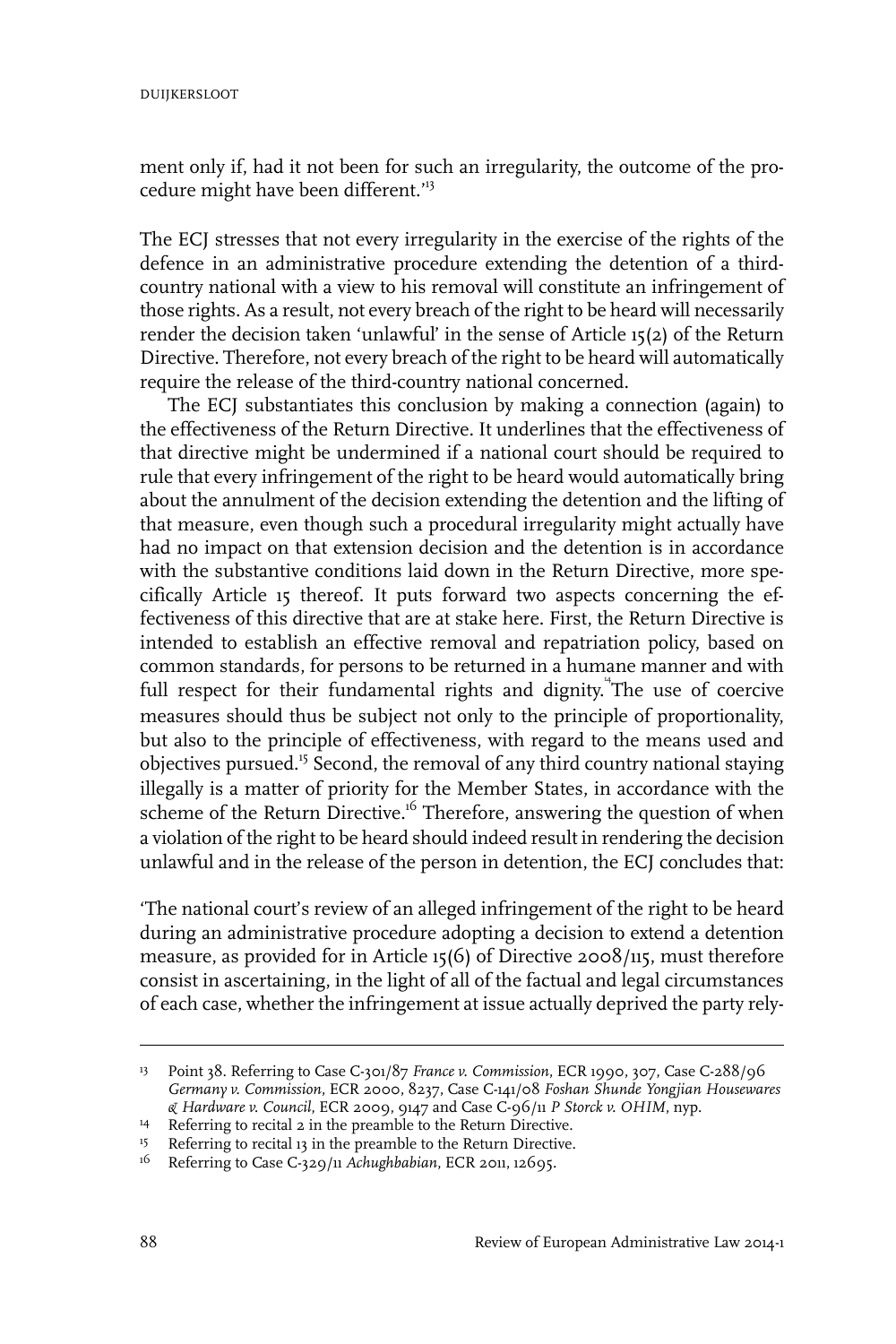ing thereon of the possibility of arguing his defence better, to the extent that the outcome of that administrative procedure could have been different.<sup>17</sup>

### **5 Case Commentary**

#### 5.1 The Right to heard as Part of the Rights of Defence

The rights of defence have been developed by the ECJ as a general principle of community law starting in the 1970's. From the outset, one of the core elements of the rights of defence has been the right to be heard. Already in the landmark case *Transocean Maritime Paint Association* the ECJ acknowledged the general rule that a person whose interests are perceptibly affected by a decision taken by a public authority must be given the opportunity to make his point of view known.<sup>18</sup>From subsequent ECJ case law it has become clear that the rights of defence also comprise other sub-rights, such as the right to access the file, the right to legal assistance, legal professional privilege, the right against self-incrimination, the right to a reasoned decision and the right to have a sufficient period of time to prepare the defence.<sup>19</sup> In the *Dokter*-case the rights of defence were classed as a fundamental right, that might be restricted if those restrictions correspond to objectives of general interest pursued by the measure in question and if those restrictions do not involve a disproportionate and intolerable interference which impairs the very substance of this right.<sup>20</sup>

The ECJ has always affirmed the importance of the right to be heard as part of the rights of the defence and its very broad scope in the EU legal order, considering that this right must apply in all proceedings that are liable to culminate in a measure adversely affecting a person.<sup>21</sup> In *Sopropé* it underlined that the observance of the right to be heard is required even where the applicable legislation does not expressly provide for such a procedural requirement. This has more recently been affirmed in the *Sabou*-case.<sup>22</sup> Case law of the ECJ has also made clear that the general principle of EU law requiring the observance of the rights of the defence has to be respected not only by EU institutions, but also

<sup>&</sup>lt;sup>17</sup> Point 44.

<sup>&</sup>lt;sup>18</sup> Case 17/74, ECR 1974, 1063, point 15. In the staff Case 19/70 *Almimi*, ECR 1971, 623, this approach was already visible.

<sup>&</sup>lt;sup>19</sup> See *i.a.* Rob Widdershoven, 'European Administrative Law', in: Rene Seerden (ed.), Adminis*trative Law of the European Union, its Member States and the United States* (Intersentia 2012), p, 279-280.

Case C-28/05, *supra*, point 75. See more recently Case C-418/11 *Texdata Software*, nyp, point 20 83-84.

See *i.a.Transocean Marine Paint Association*, Case C-7/98 *Krombach*, ECR 2000, 1935 and Case 21 C-349/07 *Sopropé*, *supra*.

<sup>&</sup>lt;sup>22</sup> Case C-276/12 Sabou, nyp.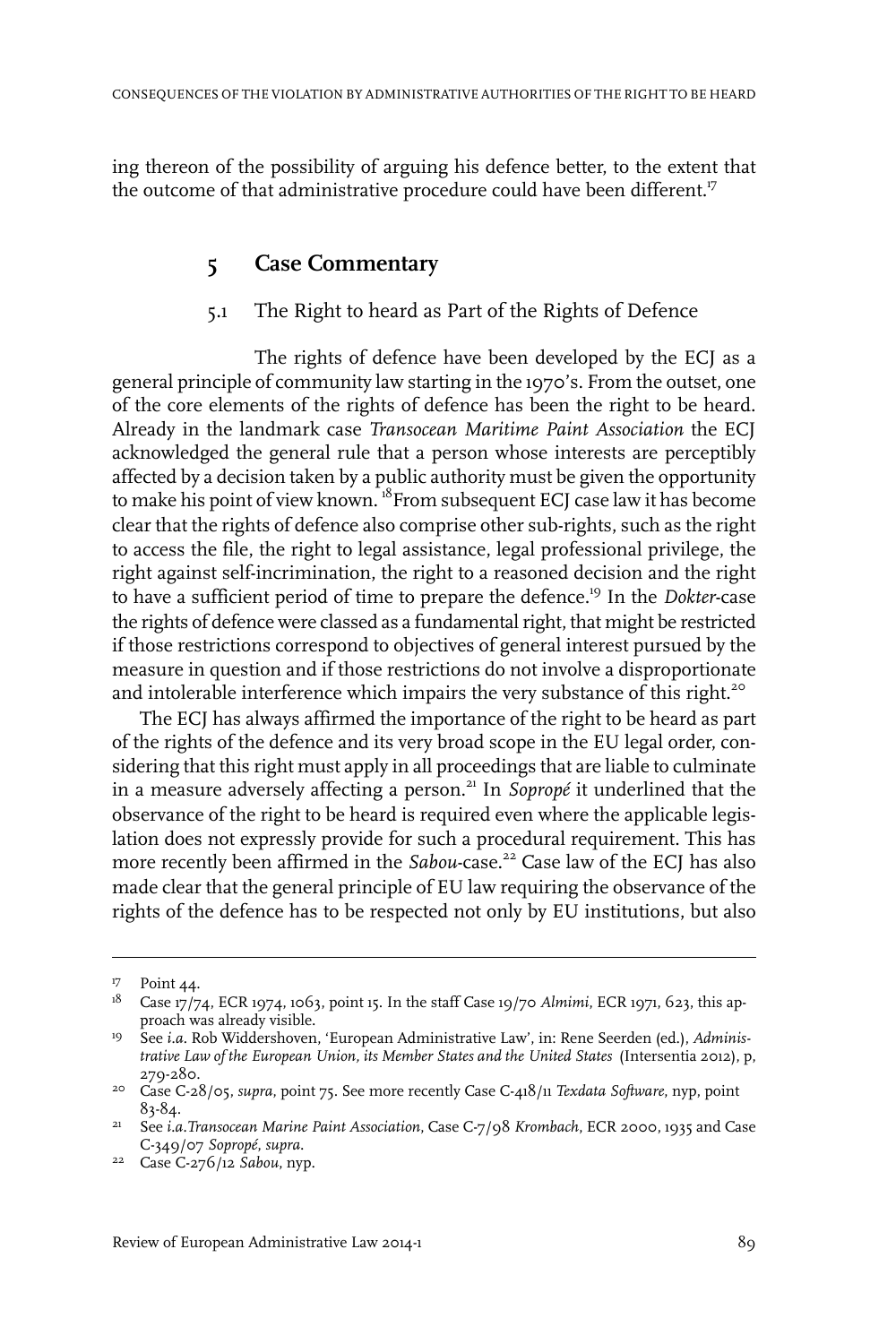by authorities of the Member States when they act 'within the scope of EU law'. This concept, developed by the ECJ in its case law since the 1980's concerning the scope of general principles of community law,<sup>23</sup> has been applied recently also as far as the scope of the rights under the Charter of Human Rights is concerned. Whereas Article 51(1) states that the provisions of this Charter are addressed to the Member States only when they are implementing Union law, in *Åkerberg Fransson* the ECJ ruled that this provision should be interpreted in accordance with earlier case law concerning 'the scope of EU law'.<sup>24</sup>

The right to be heard has been affirmed in the Charter in Articles 47 and  $\Delta$ 8 which ensure respect of both the rights of the defence and the right to fair legal process in all judicial proceedings, but also in Article  $\Delta$ 1, which guarantees the right to good administration. Article 41(2) of the Charter provides that the right to good administration includes the right of every person to be heard before any individual measure which would affect him or her adversely is taken, the right of every person to have access to his or her file, while respecting the legitimate interests of confidentiality and of professional and business secrecy, and the obligation of the administration to give reasons for its decisions.<sup>25</sup> In the *MM*-case the ECJ considered that, as follows from its very wording, this provision is of a general application and applied Article  $4(2)$  in a national situation.<sup>26</sup> The text of Article 41 implies an important restriction however. In derogation of Article 51(1) of the Charter it is deliberately directed towards EU institutions only.<sup>27</sup> This was confirmed by the ECJ in the earlier *Cicala-case*.<sup>28</sup> As a consequence, in national situations only the general principle of EU law that the right to be heard should be observed applies. It seems that in *M.G. and N.R.* the Court used the opportunity to emphasise this and to reverse its (overly) broad interpretation in *MM* in this respect. This explains why, although the Raad van State in its referring questions explicitly makes reference of Article 41(2) of the Charter, the ECJ does not pay attention to this article and answers the Raad van State's questions using the rights of defence and the right to be heard as general principles of EU law and, in line with *Dokter*, as a fundamental right.

See *i.a.* Case C-260/89 *ERT*, ECR 1991, 2925, Case C-299/95 *Kremzow* ECR 1997, 2629 and 23 Case C-309/96 *Annibaldi*, ECR 1997, 7493.

Case C-617/10 *Åkerberg Fransson*, nyp. <sup>24</sup>

<sup>&</sup>lt;sup>25</sup> See about art.  $41(2)$  of the Charter, Itai Rabinovici, 'The Right to Be Heard in the Charter of Fundamental Rights of the European Union', [2012/1] *European Public Law*, p. 149–173.

<sup>&</sup>lt;sup>26</sup> C-277/11 *M.M.* nyp, point 84.

See C. Ladenburger, *FIDE 2012 – Session on 'Protection of Fundamental Rights post-Lisbon – The* 27 *interaction between the Charter of Fundamental Rights, the European Convention of Human Rights and national Constitutions'* (Institutional Report), p. 5.

<sup>&</sup>lt;sup>28</sup> Case C-482/10, point 28, nyp.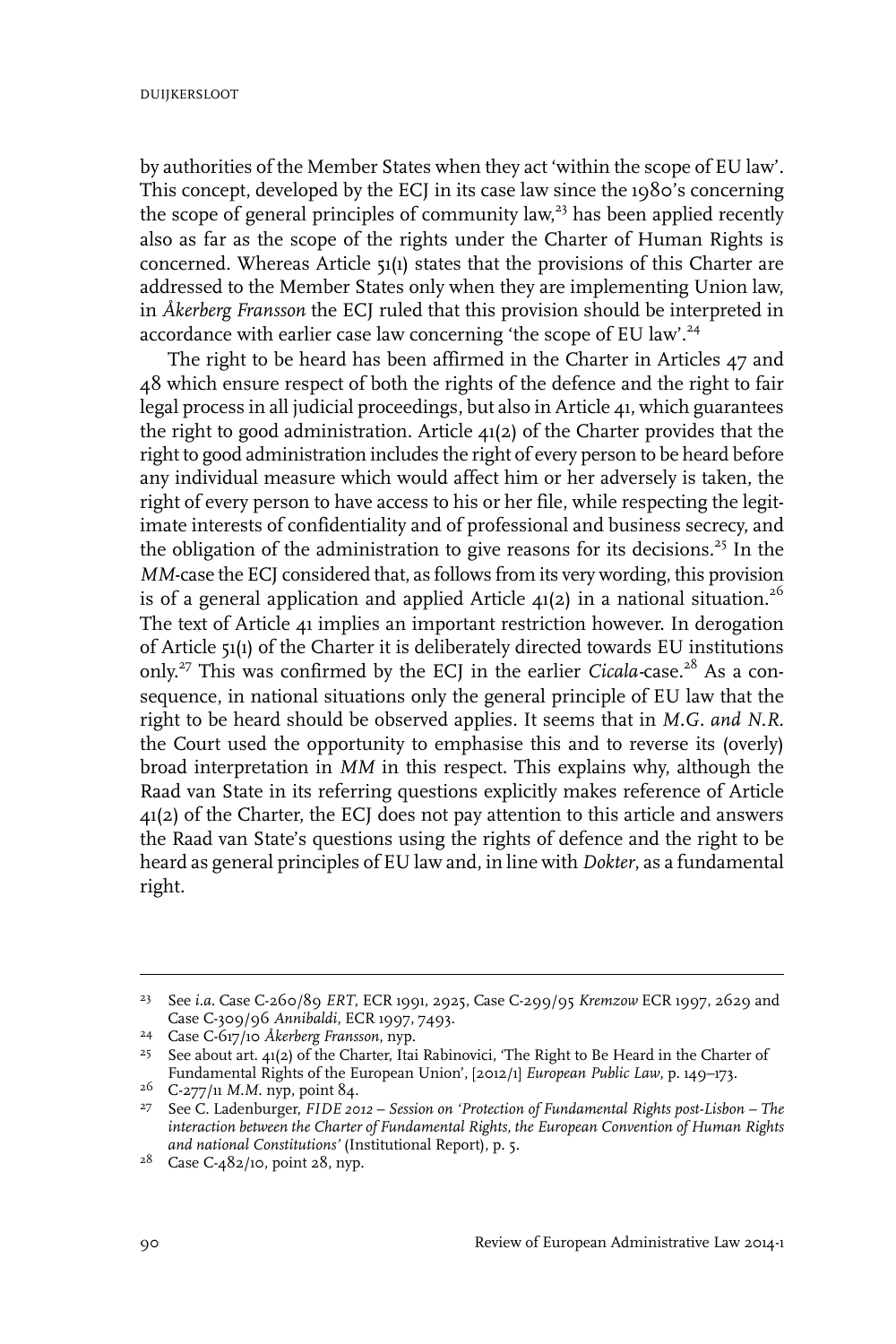#### 5.2 Rules on the Consequences of a Violation of the Right to be heard: National Procedural Autonomy?

The ECJ in *Sopropé* had already found that whereas certain aspects of procedural law – in that particular case the period of time to prepare one's defence – were not 'fixed by Community law', they are governed by national law on the condition that, first, they are similar to those to which individuals or undertakings in comparable situations under national law are entitled and, secondly, that they do not make it impossible in practice or excessively difficult to exercise the rights of defence conferred by the EU legal order. This implies that in so far as the implementation of the right to be heard is concerned, Member States have procedural autonomy within the famous Rewe-limits of equivalence and effectiveness, under the condition that those aspects have not been fixed by EU law.

A first aspect dealt with in *M.G. and N.R.* touches upon the question of when a certain subject of procedural law has been fixed by EU law*.* The aspects of implementation of the right to be heard that are at stake here concern the *conditions* under which third party nationals have to be heard and the *consequences* of the infringement of this right. Those aspects, and especially the consequences of an infringement, have not been regulated or 'fixed' by EU law according to the ECJ in *M.G. and N.R.*. In the Return Directive, Article 15(6), there is only the 'general requirement' for release if the detention is not lawful. Interestingly, the AG Wathelet was of the opinion that this provision did fix the consequences of an infringement of the right to be heard: violation of this right implied that the detention was not lawful and therefore the consequence of the violation had to be the release of the refugee. From *M.G. and N.R.* the conclusion can be drawn that according to the ECJ, EU law 'fixes' a certain aspect of procedural law, and as a consequence dissolves national procedural autonomy on this aspect of law, but only if EU law regulates this aspect in an explicit and specific way.

A second aspect that is of importance in the present case concerns the effectiveness principle. With regard to this principle, it can be established from earlier case law that it has been applied by the ECJ in various ways. The original yardstick developed in the 1970's was that the national rule or practice should not make it impossible in practice or excessively difficult to exercise the rights conferred upon individuals by the Community legal order. Later on, a different method has been developed for assessing whether or not there has been an infringement of the effectiveness principle with the introduction of the 'procedural rule of reason'.<sup>29</sup> This assessment instrument provided for a balancing of the interest(s) behind the national rule or practice, analysed by the role of that

For the first time in Cases C-430 and 431/90 *Van Schijndel*, ECR 1995, 4705 and Case C-312/93 29 *Peterbroeck*, ECR 1995, 4599.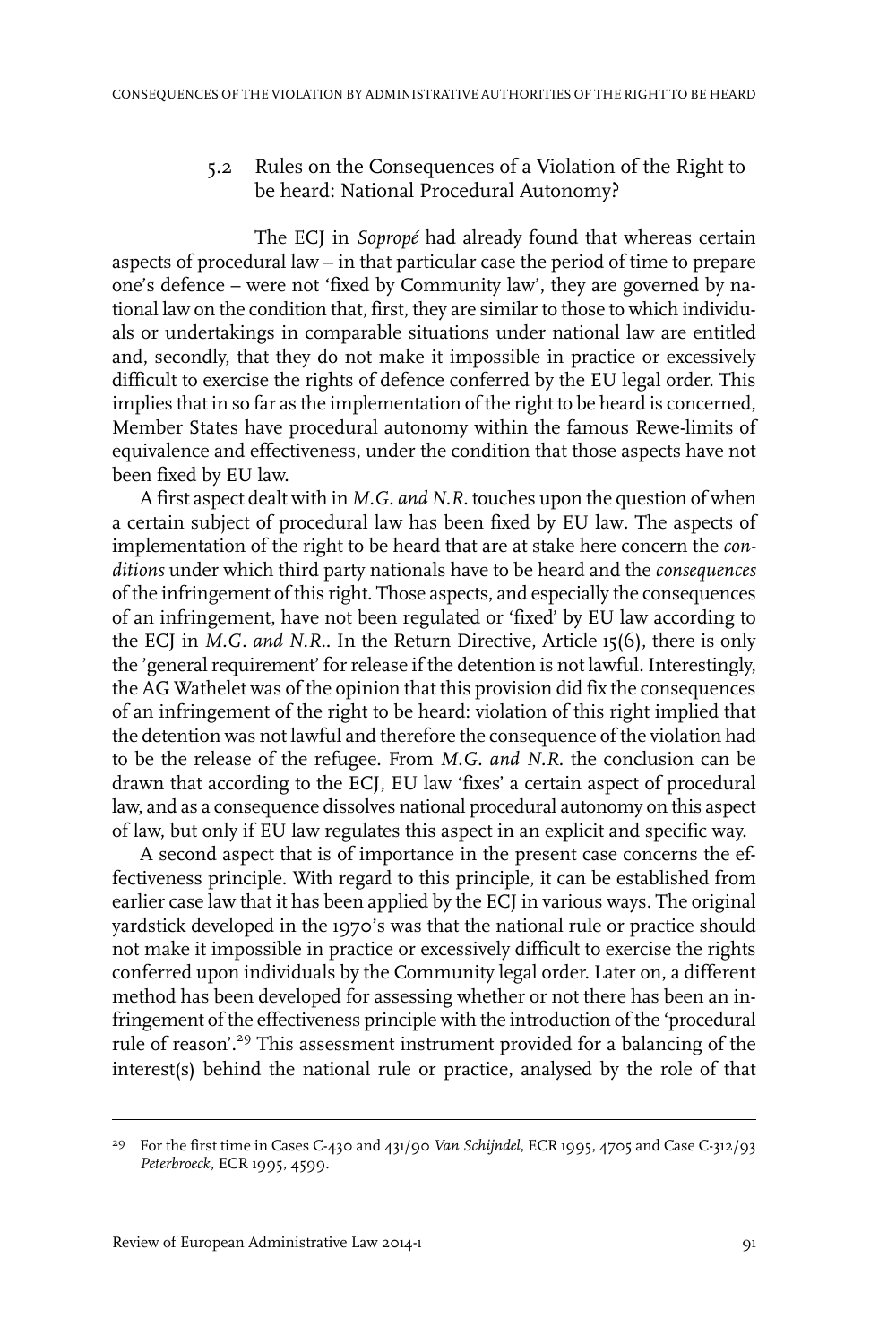provision in the procedure, its progress and its special features, viewed as a whole, against the effective application of EU law.<sup>30</sup> Nevertheless in recent case law the first more blunt criterion has still been applied.<sup>31</sup>

How does the ECJ operationalise the effectiveness principle in *M.G. and N.R*.? In my view, the ECJ does not apply one of the earlier mentioned tests in a clear way. First, the ECJ argues in point 35 that the national rules on the consequences of the violation should not make it impossible in practice or excessively difficult to exercise the rights of defence conferred by the European Union legal order. Then in point 36 it adds that those rules have to comply with EU law and, in particular must not undermine the effectiveness of the Return Directive. So the ECJ puts forward a double test. National rules on the consequences of a violation of the right to be heard have to be assessed using both yardsticks: the effectiveness of the right to be heard as such and the effectiveness of the Return Directive. Although the ECJ then stipulates that it is up to the Member States – including Member State courts I presume – while exercising their procedural autonomy, to determine those rules on the consequences with these two yardsticks in mind, and in particular paying attention to the case law of the ECJ on the observance of the rights of the defence (point 37), in the end, the ECJ itself prescribes an EU test or framework that Member States and Member State courts have to use: they have to ascertain, in the light of all of the factual and legal circumstances of each case, whether the infringement at issue actually deprived the party relying thereon of the possibility of arguing his defence more effectively, to the extent that the outcome of that administrative procedure might have been different (see further par. 5.3). In my view this approach by the ECJ may have had its origins in the formulation of the questions by the Raad van State. Although the Raad van State paid attention to the balanced approach in Dutch case law about the consequences of a violation of the right to be heard in refugee cases, its preliminary questions were primarily asked from an angle of EU law and focussed on how the EU principle of the rights of defence had to be interpreted in the case at hand and whether a weighing of interests was allowed that, in particular, also included the interests of the Member State. The ECJ's approach, leading to a Europeanisation of the rules or principles to be applied by Member States in the case at hand, might in my view also be interpreted as fitting into a broader development in recent case law about the application of national rules and principles in other areas, that might be cautiously labelled as a 'tendency' to Europeanisation. For instance, the application of the national rules and principles concerning the protection of legitimate expectations has been Europeanised as well: the EU principle of

Cf. *Van Schijndel*, point 19. See Widdershoven in Seerden, *supra*, p. 279-280 and Widdershoven 30 & Prechal, *supra*, p. 31-50.

<sup>&</sup>lt;sup>31</sup> See f.i. Case C-317/08 *Alassini*, ECR 2010, 2213.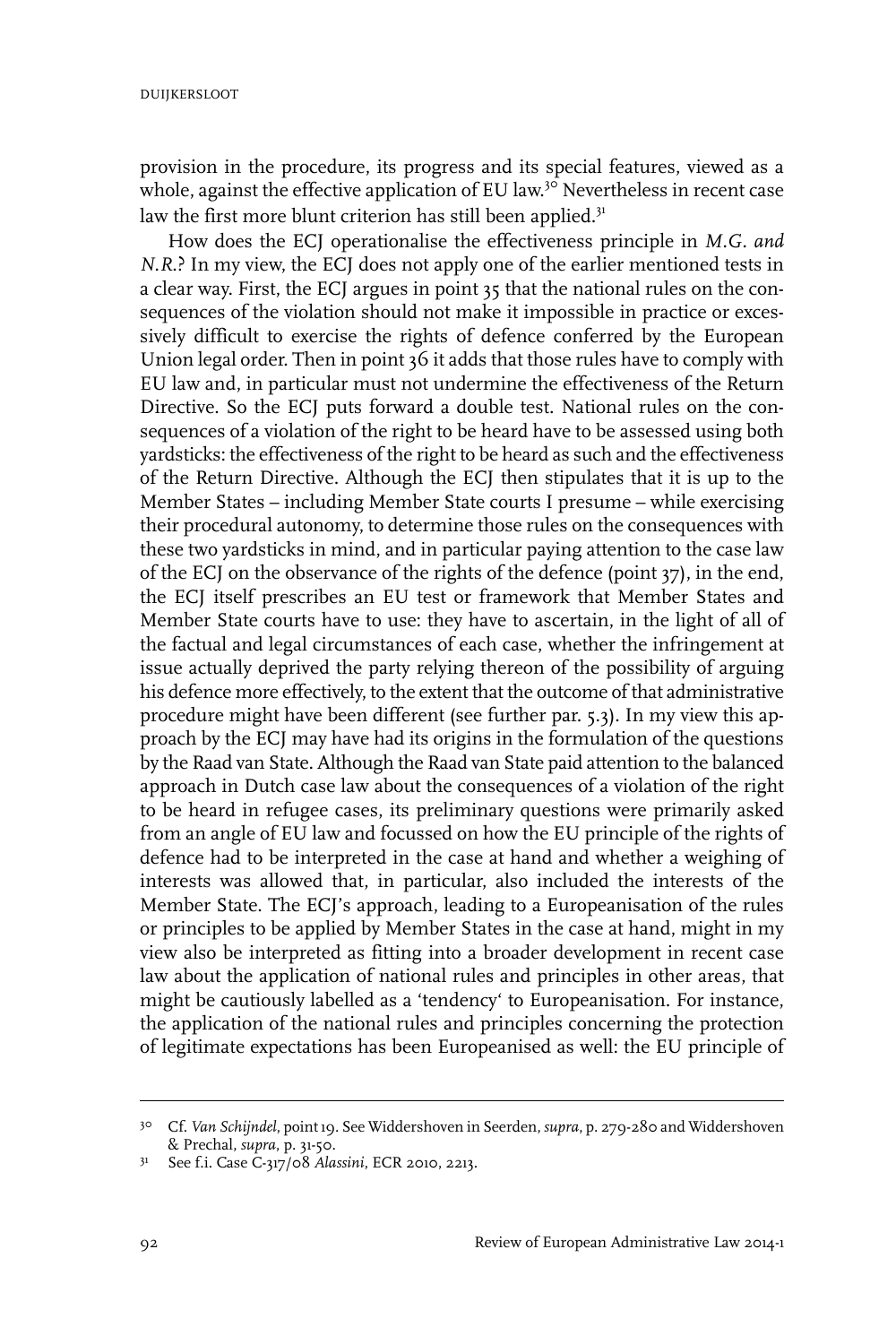legitimate expectations has to be applied, even in cases where national principles offer more protection.<sup>32</sup> Even the application of national constitutional rules that offer more protection than its EU counterparts has been limited and Europeanised to a certain extent: this application should not compromise the level of protection provided by the EU Charter on Fundamental Rights, as interpreted by the Court, and the primacy, unity and effectiveness of EU law.<sup>33</sup> Of course, whether those examples express an actual 'tendency' towards Europeanisation in ECJ case law is debatable, but at least in my opinion they show a quite intrusive approach from the point of view of national law, as far as specific topics related to legal autonomy of the Member States are concerned.

Anyhow, the judicial test or framework that according to *M.G. and N.R.* should be used in determining whether the violation of the rights of defence should result in annulment of the decision or, in this case, the lifting of the detention, turns out to be, I believe, very much an EU framework, a test put down by the ECJ. National procedural autonomy has been put forward as leading principle in word, but has almost vanished in law. This becomes even clearer when we compare this framework put forward by the ECJ with the framework that was proposed by the Raad van State in its questions. As mentioned above in its preliminary question the Raad van State stressed the possibility of taking into account the interests of the Member State served by the extension of the detention. These interests are absent in the framework put forward by the ECJ, which only allows a Member State court to take into account, in the light of the factual and legal circumstances of the case, whether the outcome of the procedure could have been different had the right to be heard been respected.

#### 5.3 A Strict or a Balanced Approach in EU Law?

The test put forward by the ECJ as described above can be labeled as a soft or balanced approach: no annulment per se. This is interesting and somewhat surprising because this general conclusion could not be derived from earlier case law, at least not convincingly. What did earlier EU case law say about the consequences of a violation of the rights of the defence?

It appeared that some case law implied a strict approach, whereas other case law suggested a balanced approach. A strict approach can be found in cases like

See joined Cases C-383-385/06 *Vereniging Nationaal Overlegorgaan Sociale Werkvoorziening and* 32 *Others*, ECR 2008, 1561 and Case C-568/11 *Agroferm*, nyp. Cf. Philippe Boymans & Mariolina Eliantonio, 'Europeanization of Legal Principles? The Influence of the CJEU'S Case Law on the Principle of Legitimate Expectations in the Netherlands and the United Kingdom', *European Public Law,*Issue 4, p. 715–738.

Case C-399/11 *Melloni*, nyp. Cf. *i.a.* John Vervaele, 'The European Arrest Warrant and Applicable 33 Standards of Fundamental Rights in the EU' [2013-2] *REALaw*, p. 37-54.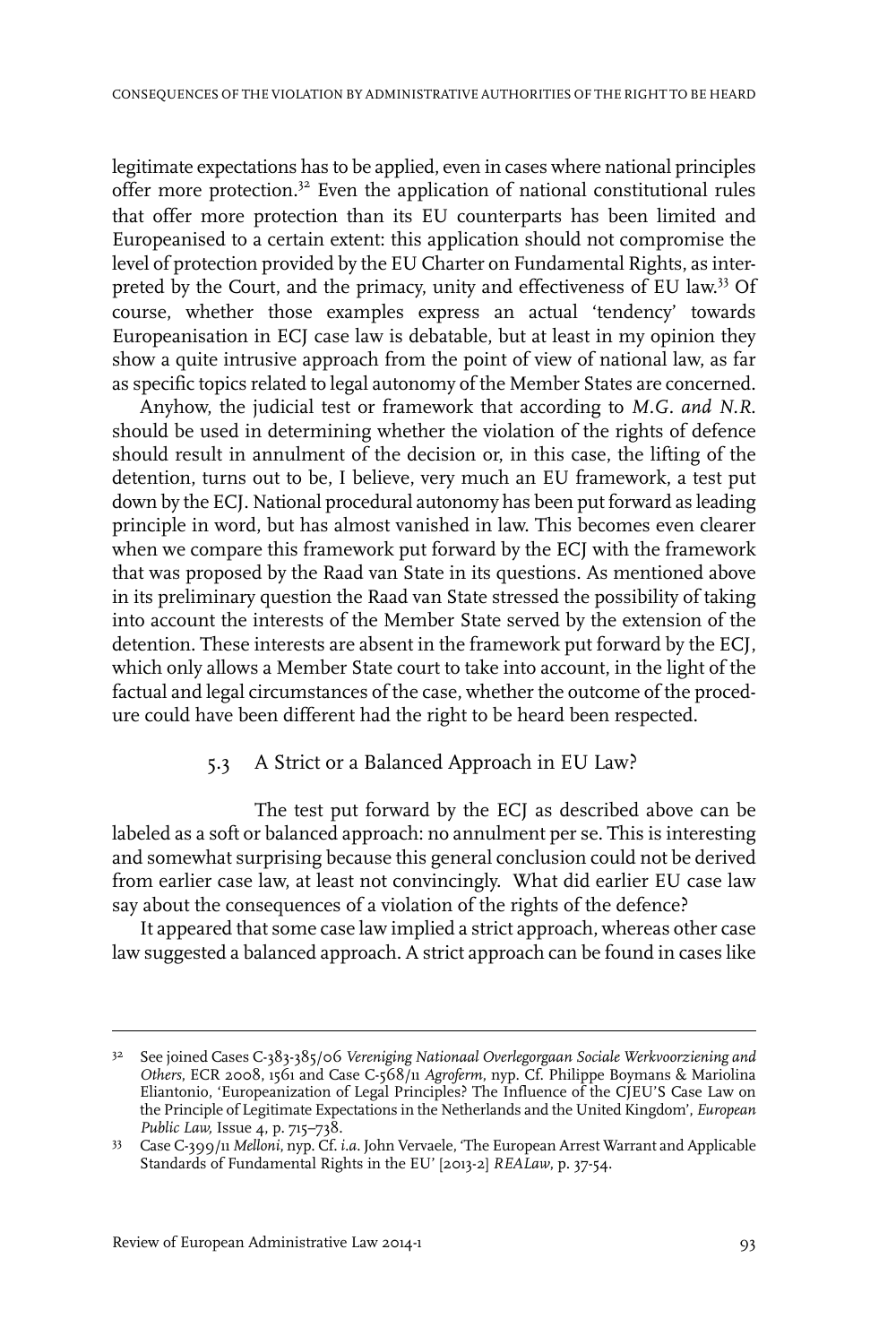*Lisrestal*, *Mediocurso*, and *Foshan Shunde*. <sup>34</sup> A violation of the rights of defence resulted in annulment of the decision taken. Cases like *Distillers Company*, *Belgium v. Commission* and *Thyssen Stahl*, showed a balanced approach, implying that it should be assessed whether the violation resulted in the impossibility of defending oneself in such a way that the procedure might have had a different result.<sup>35</sup> This uncertainty has been the reason that Dutch courts, even before the questions from the Raad van State, were asking for preliminary ruling. The Hoge Raad did so early in 2013, six months before the questions of the Raad van State, in tax cases with regard to the consequences of the violation of the right to be heard that consisted in not hearing an interested party in the period before a so called 'invitation to payment' was issued.<sup>36</sup> This case is pending before the ECJ at the time of writing.<sup>37</sup> The Hoge Raad was led to ask those preliminary questions by the opinion of AG Van Hilten. In her opinion she referred to the two approaches in the case law of the ECJ mentioned above and stressed that ' the palette of case law of the ECJ about the consequences of the violation of the rights of defence is overall not monochromatic' and showed both a balanced and a strict approach.<sup>38</sup>

One has to say that it is striking that in his 'view' on *M.G and N.R* AG Wathelet labels this strict line as the main rule. The ECJ's above mentioned case law casts serious doubts over whether this view is correct. An even more remarkable aspect of *M.G. and N.R*. itself is that the ECJ makes no reference at all to the existence of this strict line in EU law. Without any reservation, in point 38, it observes that according to European Union law, an infringement of the rights of the defence, in particular the right to be heard, results in annulment only if, had it not been for such an irregularity, the outcome of the procedure might have been different. This is an important general statement by the ECJ, but whether it clarifies and ends the debate about the strict and balanced approach is not yet clear. In my opinion, one might doubt whether the ECJ really wanted to put forward this balanced approach as the general rule, because no reference was made to case law that supported the strict line and no argument has been given as to why this strict line would not be correct, at least in some cases. One gets the impression that the ECJ mistakenly only paid attention to one side of the coin of its earlier case law. Subsequent case law on this subjectmatter – and as mentioned before, there are cases pending before the ECJ –

Case C-32/95 *Lisrestal*, ECR 1996, 5373, Case C-462/98 P *Mediocurso*, ECR 2000, 7183 and 34 Case C-141/08, Foshan Shunde, *supra*.

Case 30/78 *Distillers Company*, ECR 1980, 2229, Case C-142/87 *Belgium/Commission*, ECR 35 1990, 959 and Case C-194/99 P *Thyssen Stahl*, ECR 2003, 10821.

HR 22 February 2013, nr. 10/0277, ECLI:NL:HR:2013:BR0671. <sup>36</sup>

Case C-129/13 *Kamino International Logistics* and Case C-130/13 *Datema Hellman Worldwide* 37 *Logistics*. AG Wathelet has delivered his opinion in Case 129/13 on 25 February 2014.

<sup>&</sup>lt;sup>38</sup> Conclusion AG Van Hilten, point 7.18.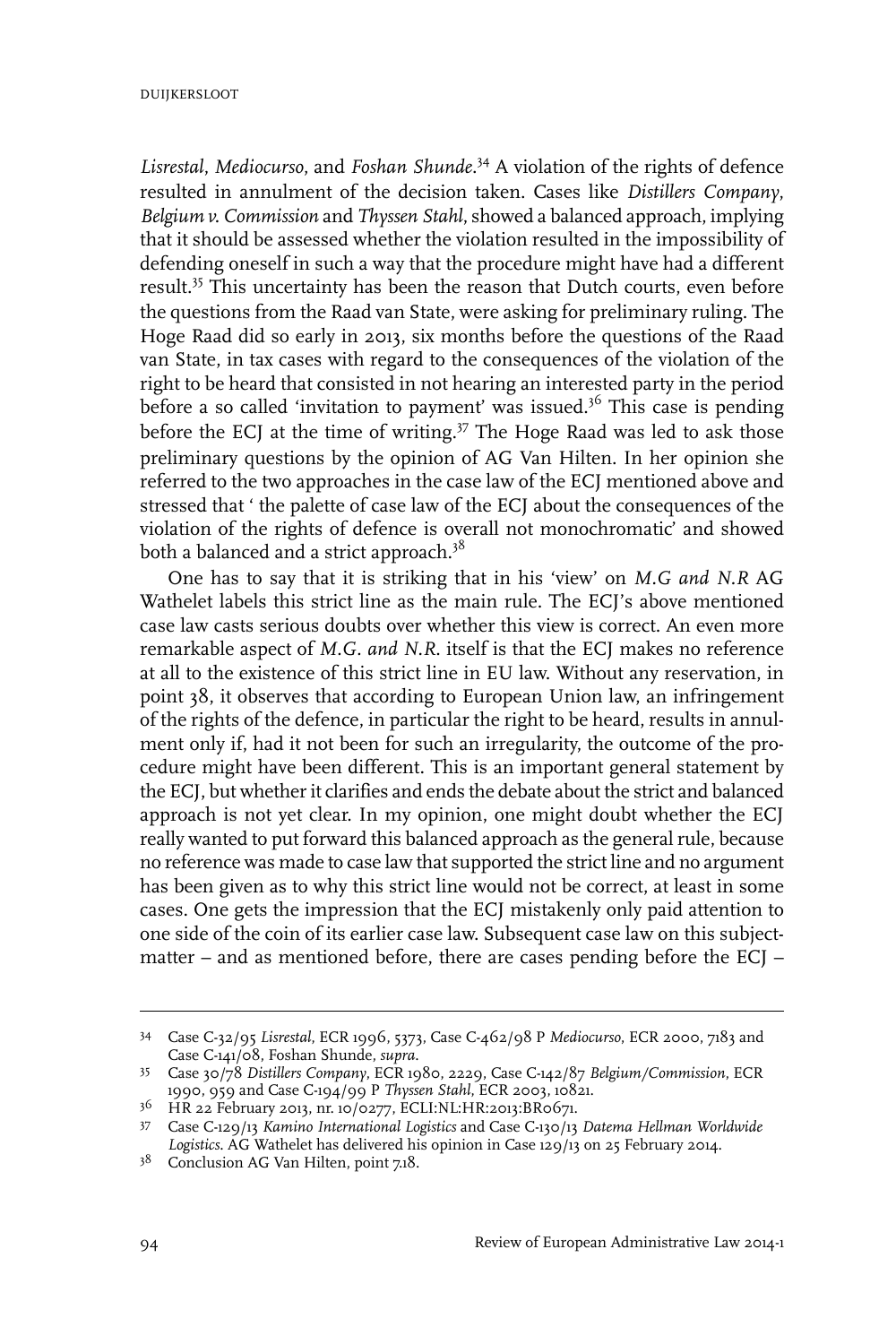needs to clarify this. If the ECJ is going to follow the opinion of AG Wathelet in the pending *Kamino-*case<sup>39</sup> – which has to be awaited because it did not follow Wathelet in *M.G. and N.R.* at all – this would imply in essence a confirmation of the application of the balanced approach of *M.G. and N.R.* in (tax) cases in which only financial interests are at stake.<sup>40</sup>

#### 5.4 Specific National Law Aspects

From a national law point of view it is intriguing that the Raad van State has 'overhauled' the earlier questions asked by the HR and, via the urgent procedure, asked for a quick answerfrom the ECJ. An explanation might be found in the different fields of law that were at stake, tax law versus refugee law. The approach in Dutch case law as far as refugee law is concerned has always been the balanced approach: according to well established case law in cases of a violation of the rights of defence concerning measures on the detention or extension thereof a balancing of interests should be exercised, which takes not only the severity of the violation and the interests of the refugee into account but also the interest served by the measure taken by the authorities. Procedural deficiencies do not automatically result in annulment of the decision. The Raad van State summarises this case law in its referring judgment as follows: detention only becomes unlawful in cases where the interests served by detention do not reasonably outweigh the severity of the deficiency and the interest harmed as a result of that deficiency.<sup>41</sup>

Dutch case law in tax matters shows a different picture. Recent judgments of, for instance, the Rechtbank Haarlem (Haarlem District Court)<sup>42</sup> and the Gerechtshof Amsterdam (Appeal Court Amsterdam)<sup>43</sup> seem to apply a strict line whereas other judgments seem to allow a test of whether the interested party really was harmed by the violation of his rights of defence.<sup>44</sup> This gives the impression that the Raad van State made sure that the balanced line in refugee law would not be blurred by a potentially more strict approach approved by the ECJ in tax cases. The Raad van State explicitly makes reference to the fact that because of the preliminary questions asked by the Hoge Raad, there is uncertainty in Dutch case law on the question of the consequences of the violation of the rights of defence. <sup>45</sup>It also stresses a typical aspect of refugee law and especially the detention measure compared with administrative law in

<sup>39</sup> See *supra*.

Opinion AG Wathelet in Case C-129/13 *Kamino*, point 82-86. <sup>40</sup>

See *supra* fn. 3, point 3. <sup>41</sup>

Haarlem District Court 3 April 2009, AWB 08/1021, *LJN* BI9735, *AB* 2009/326. <sup>42</sup>

Appeal Court Amsterdam 6 januari 2011, P09/00297 en P09/00298, *LJN* BP1057. 43

F.i. Appeal Court Amsterdam 27 Januari 2011, P09/00357, *LJN* BP2612. <sup>44</sup>

See *supra* fn. 3, point 15.1. <sup>45</sup>